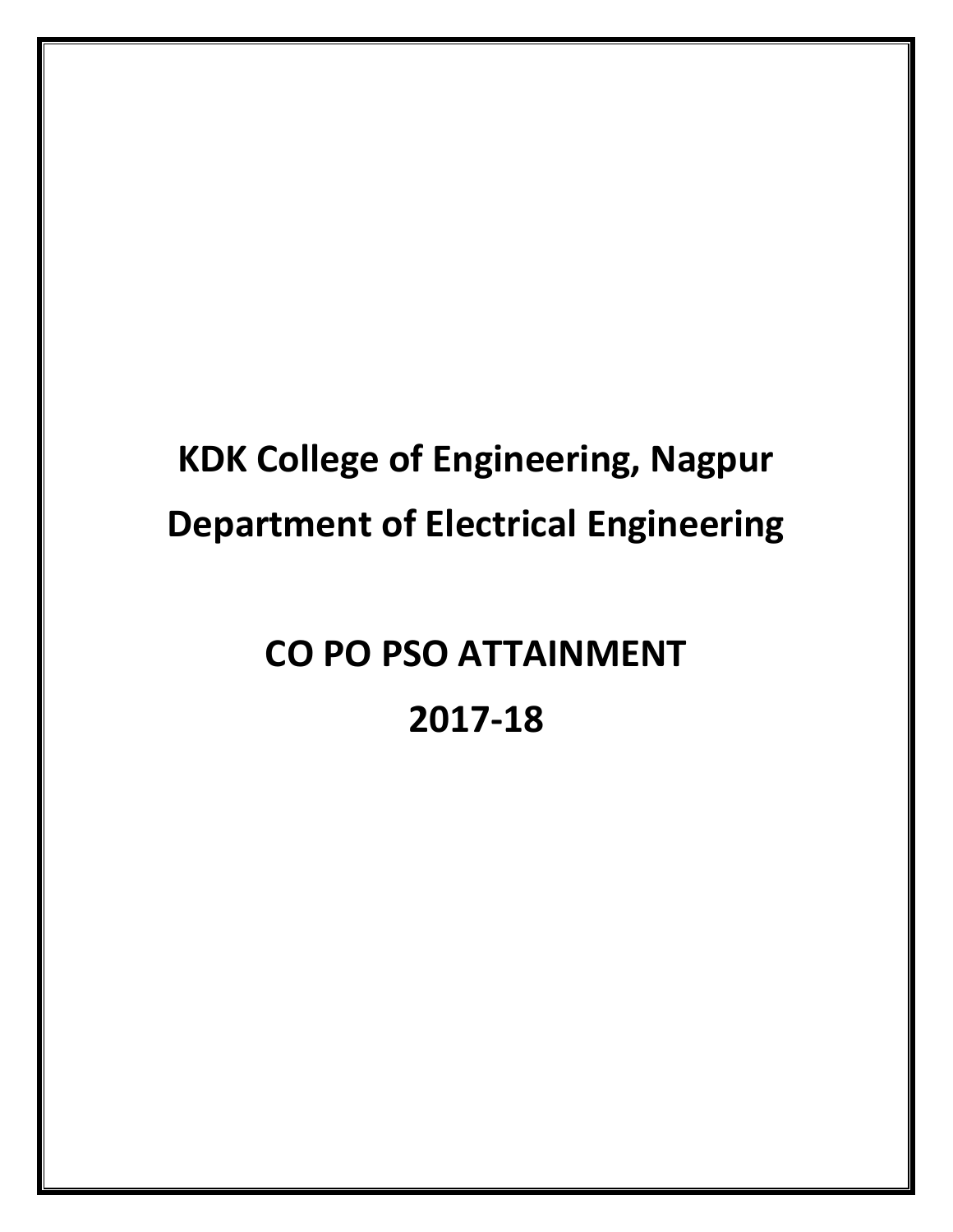### **CO Attainment**

| THIRD SEMESTER B. E. ELECTRICAL                               |                                                                                            |  |  |  |  |  |  |
|---------------------------------------------------------------|--------------------------------------------------------------------------------------------|--|--|--|--|--|--|
| <b>BEELE303T:- ELECTRICAL MEASUREMENT AND INSTRUMENTATION</b> |                                                                                            |  |  |  |  |  |  |
| After studying this subject, the students will be able to     |                                                                                            |  |  |  |  |  |  |
| C303T.1                                                       | Understand the details of different bridges used for measurement of RLC                    |  |  |  |  |  |  |
| C303T.2                                                       | Understand the details of different electrical measuring instruments.                      |  |  |  |  |  |  |
| C303T.3                                                       | Measure the electrical power and energy and use CT, PT                                     |  |  |  |  |  |  |
| C303T.4                                                       | Study the generalized instrumentation system with the help of a block diagram              |  |  |  |  |  |  |
| C303T.5                                                       | Know the transducers and its use for measurement of force, torque, velocity, acceleration. |  |  |  |  |  |  |
| C303T.6                                                       | Understand the basic idea about measurement of temperature, pressure and flow.             |  |  |  |  |  |  |

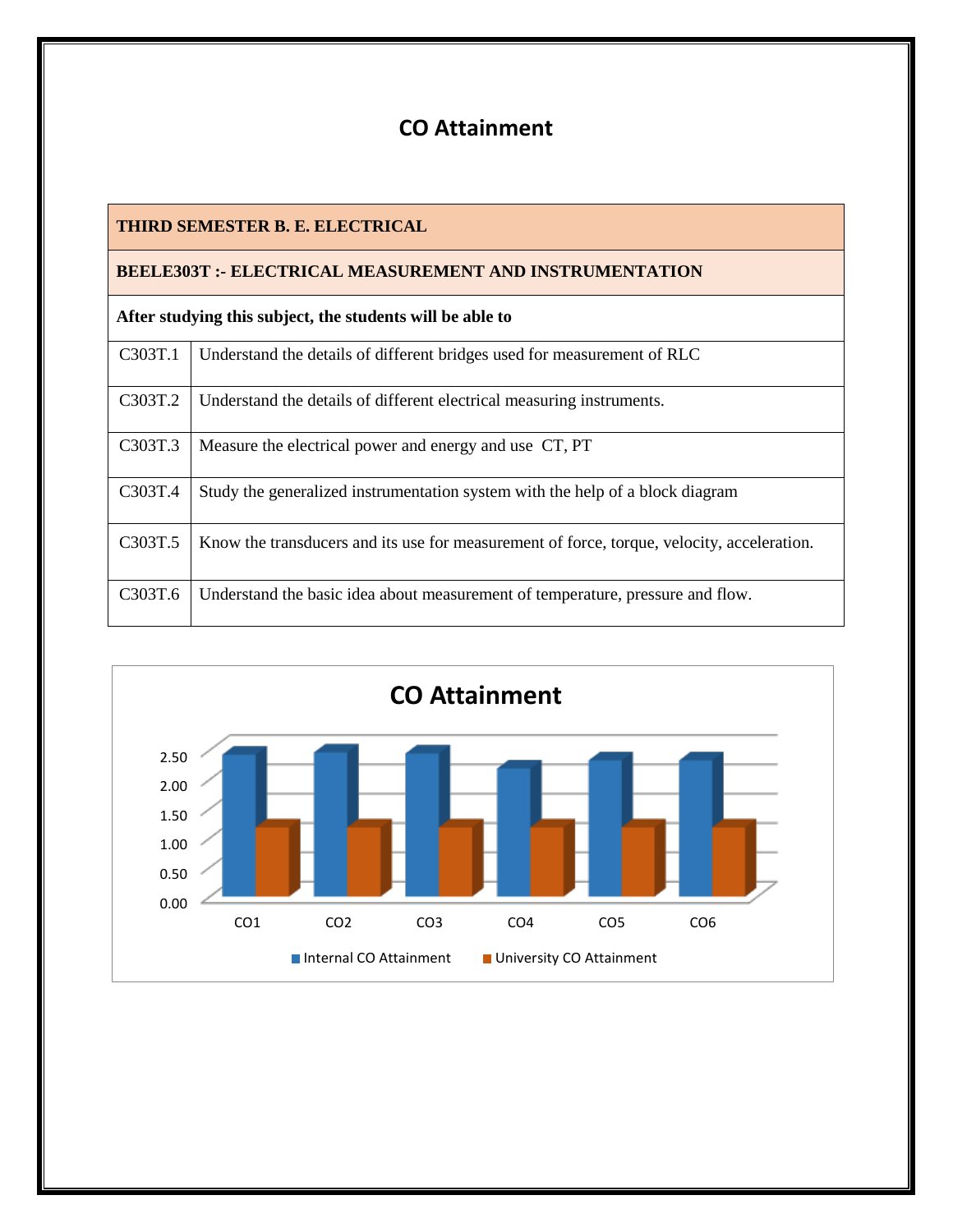#### **FOURTH SEMESTER B. E. ELECTRICAL**

#### **BEELE402T :- ELEMENTS OF ELECTROMAGNETICS**

| C <sub>402</sub> T.1 | Understand vector analysis using different coordinate system.                                                                   |
|----------------------|---------------------------------------------------------------------------------------------------------------------------------|
| C402T.2              | Study coulomb's law and able to calculate Electric field intensity, Flux density for different<br>form of charges.              |
| C402T.3              | Understand and apply Gauss's law, Divergence theorem and calculation of Potential and<br>Energy density in electrostatic field. |
| C402T.4              | Study Poisson's and Laplace equation and calculate capacitance and their boundary condition<br>for Dielectric Materials.        |
| C <sub>402</sub> T.5 | Study various laws for steady magnetic fields and forces.                                                                       |
| C402T.6              | Apply Maxwell's equation and do analysis of uniform plane wave propagation and<br>electromagnetic waves.                        |

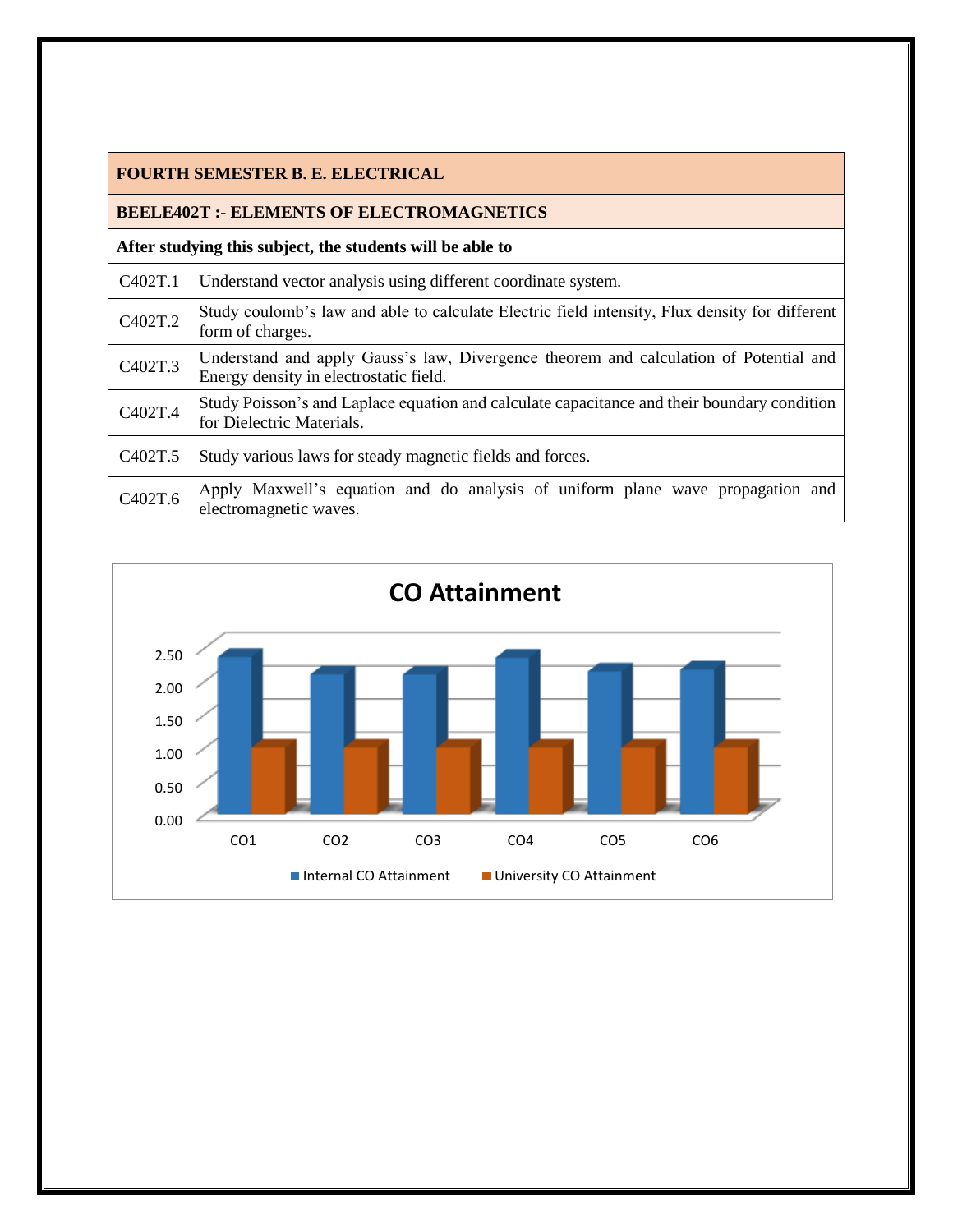#### **FIFTH SEMESTER B. E. ELECTRICAL**

#### **BEELE505T :- ELECTRICAL MACHINES-II**

| C505T.1              | Understand the Principle, construction, operation, types of winding, generation of EMF of<br>synchronous machine.              |
|----------------------|--------------------------------------------------------------------------------------------------------------------------------|
| C505T.2              | Analysis the steady state operation of 3-ph synchronous machines using different voltage<br>Regulation methods $\&$ slip test. |
| C505T.3              | Understand and analyze parallel operation of synchronous machine.                                                              |
| C505T.4              | Examine the Synchronous machine on infinite bus, synchronous motor operation with variable<br>excitation & load.               |
| C <sub>5</sub> 05T.5 | Inspect the transient behavior of the Synchronous machines.                                                                    |
| C505T.6              | Understand special motors like Repulsion, Hysteresis, Reluctance, Universal and BLDC<br>motors.                                |

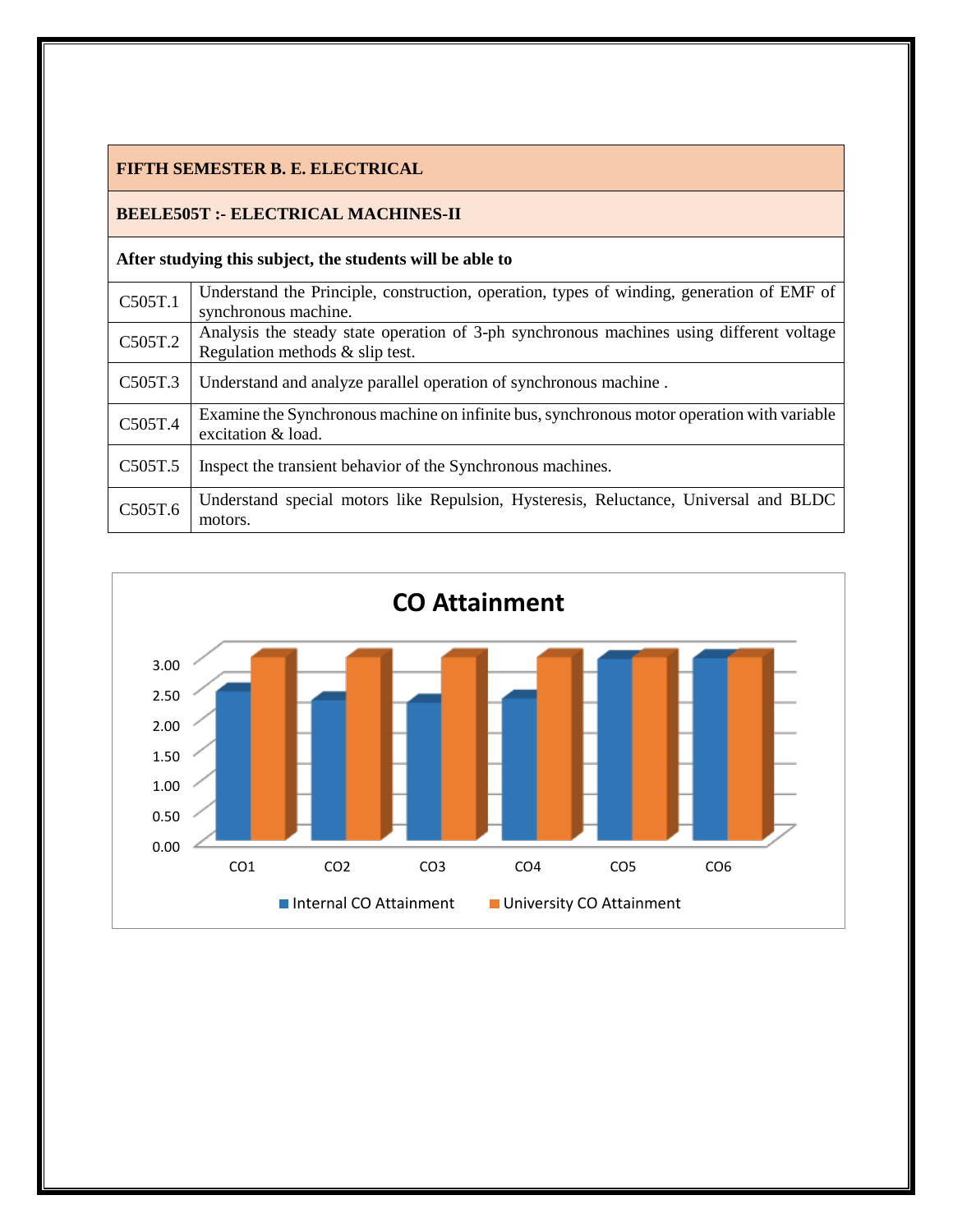#### **SIXTH SEMESTER B. E. ELECTRICAL**

#### **BEELE601T :- POWER STATION PRACTICE**

| C601T.1 | Understand various sources of electrical energy and different factors related to generating<br>stations      |
|---------|--------------------------------------------------------------------------------------------------------------|
| C601T.2 | Analyze general layout, major equipment and auxiliaries in thermal power station.                            |
| C601T.3 | Illustrate the basics of hydro power station.                                                                |
| C601T.4 | Illustrate the basics of nuclear power generation.                                                           |
| C601T.5 | Understand different excitation system for power generation and calculate tariff for different<br>customers. |
| C601T.6 | Comprehend need and basics of co-generation, captive power generation for sustainable<br>development.        |

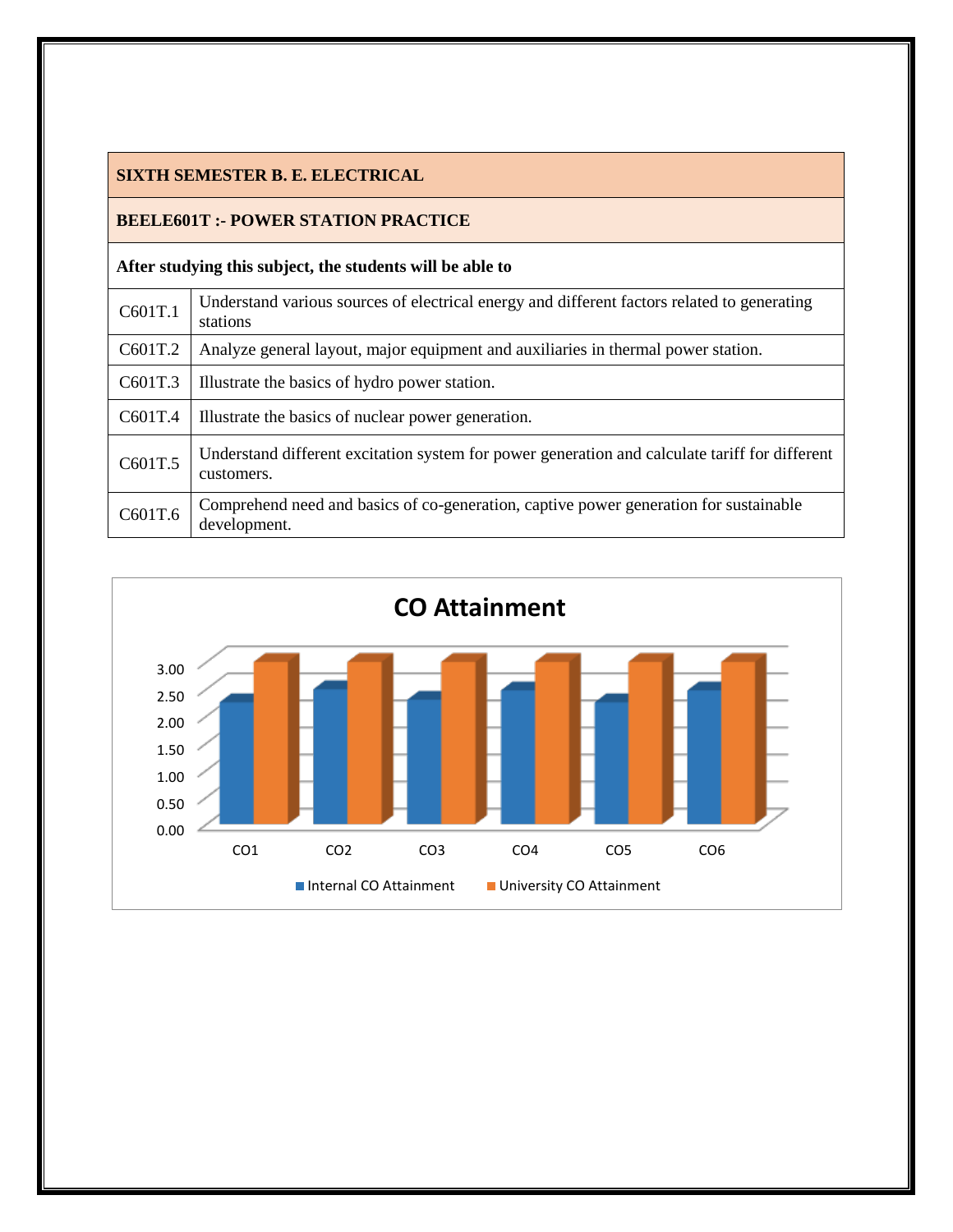|  | <b>SEVENTH SEMESTER B. E. ELECTRICAL</b> |  |  |
|--|------------------------------------------|--|--|
|--|------------------------------------------|--|--|

#### **BEELE701T :- CONTROL SYSTEM–II**

| C701T.1 | Understand the basic knowledge of compensation in time and frequency domain.                           |
|---------|--------------------------------------------------------------------------------------------------------|
| C701T.2 | Develop solution of state equation.                                                                    |
| C701T.3 | Design and analyze practical system for the desired specifications through state variable<br>approach. |
| C701T.4 | Analyze the optimal control with and without constraints.                                              |
| C701T.5 | Analyze the non-linear control system for various non-linearities.                                     |
| C701T.6 | Analyze the digital control system.                                                                    |

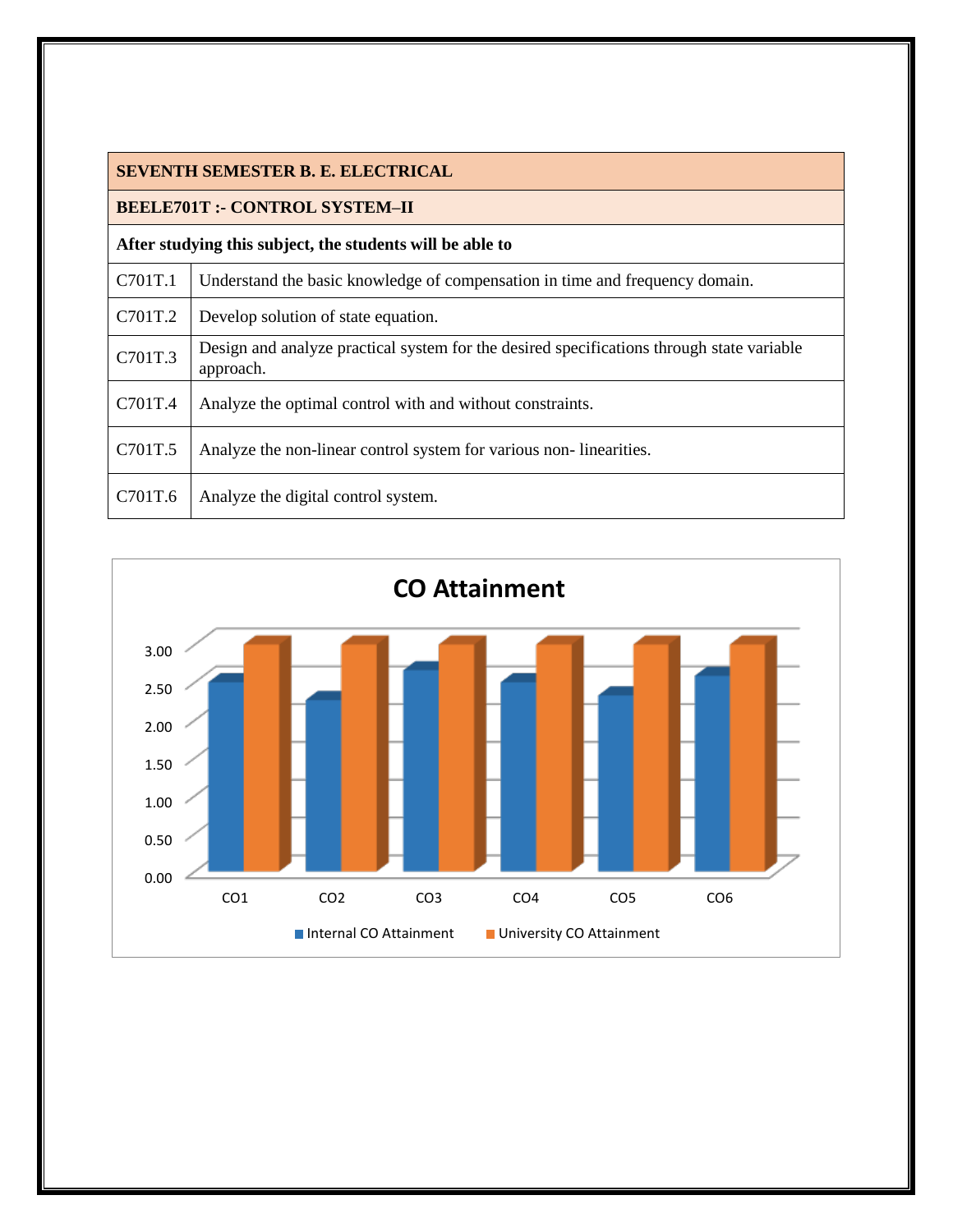#### **EIGHTH SEMESTER B. E. ELECTRICAL**

#### **BEELE 803T :-SWITCH GEAR AND PROTECTION**

| C803T.1 | Understand the general philosophy of protective relaying                                                     |
|---------|--------------------------------------------------------------------------------------------------------------|
| C803T.2 | Comprehend over current relaying for medium voltage line protection                                          |
| C803T.3 | Understand distance relaying for high voltage line protection.                                               |
| C803T.4 | Learn & design Protection systems used for electric machines, transformers, bus-bars,<br>transmission lines. |
| C803T.5 | Comprehend basic idea of static relays to synthesis different relay characteristics using<br>comparators     |
| C803T.6 | Understand theory, construction and applications of main types of circuit breakers.                          |